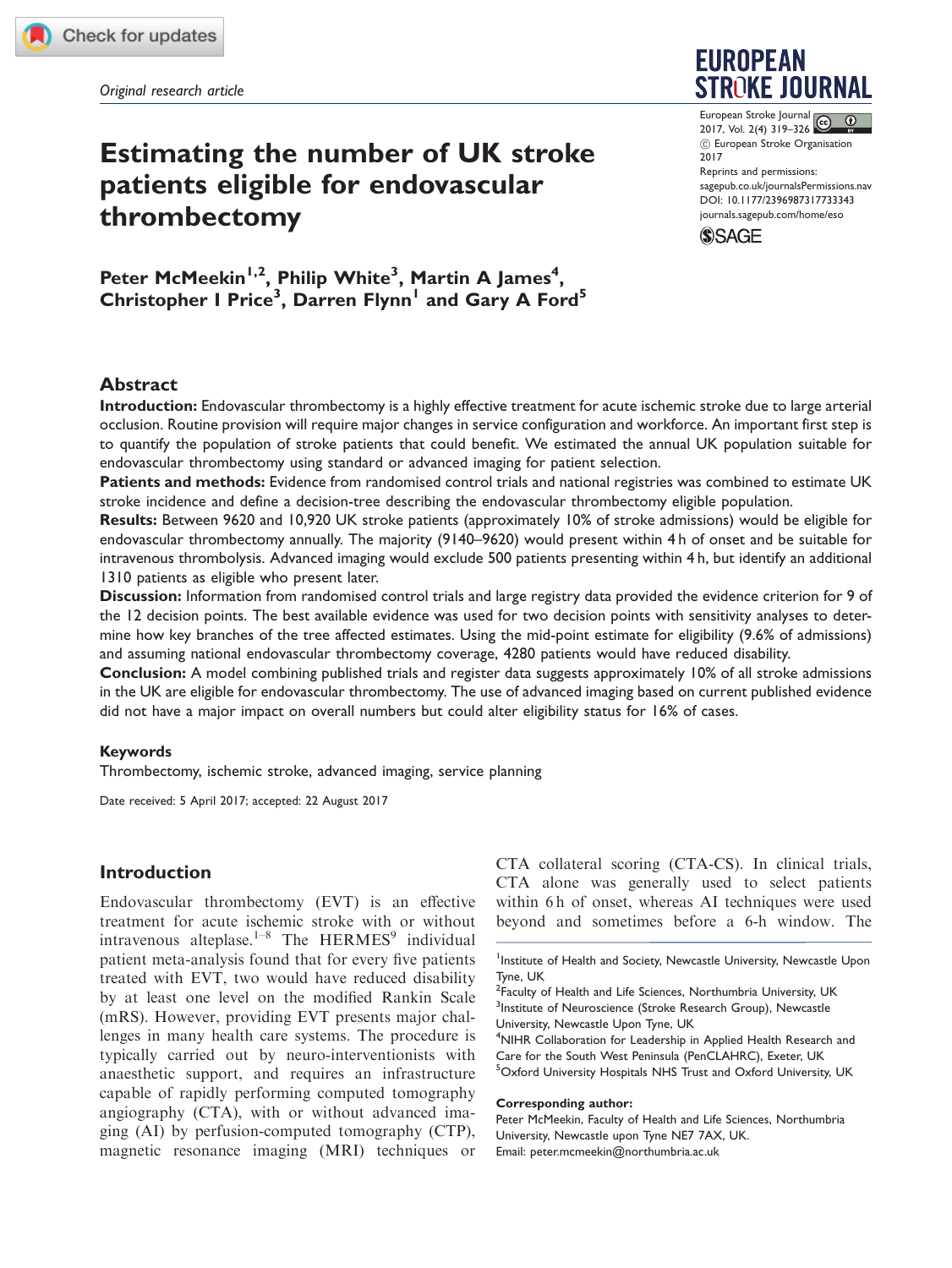additional infrastructure demands for EVT create the need for a more centralised model of hyperacute stroke care, and robust activity estimates are required for accurate planning to inform service reconfiguration.

In seeking to estimate the anticipated annual demand for this treatment in the UK, we developed a decision tree to estimate the proportion of all stroke patients eligible for EVT, regardless of geographic or service constraints such as non-existent care pathways or a lack of imaging and EVT facilities.

## Patients and methods

Using national registry data from the prospective Sentinel Stroke National Audit Programme (SSNAP) for England, Wales and Northern Ireland,  $10$  and adjusted for Scotland using data from the Scottish Stroke Care Audit  $(SSCA)$ ,<sup>11</sup> we estimated the number of patients hospitalised annually with acute stroke. A decision tree was constructed based upon key inclusion and exclusion criteria from published trials: stroke type, severity, presence of anterior or posterior large artery occlusion (LAO), onset time, pre-stroke disability, the extent of ischemia on CT (or MRI), pre-EVT recanalisation and optional AI. These criteria were applied consistently irrespective of eligibility for intravenous thrombolysis (IVT). The distributions for stroke severity and onset time were extracted from two large UK stroke services. The final decision tree has 12 steps and includes pathways using AI within and beyond 6 h after stroke onset. We did not include basilar artery occlusions presenting after 12 h, as quantifying these at a national level is imprecise. We undertook sensitivity analyses of key decision points to determine the effect upon estimates (proportion of LAO cases, clinical severity, onset time to presentation and core volume).

## **Results**

#### Estimating annual stroke admissions in the UK

The decision tree is presented in Figure 1. It begins with an estimate of annual UK stroke admissions derived from SSNAP and SSCA. SNNAP coverage is comprehensive, with over 80,000 admissions recorded in 2015 from 100% of acutely-admitting hospitals. Case ascertainment in SNNAP is over 98% in England when verified against Hospital Episode Statistics, with the majority of cases omitted being sub-acute or otherwise ineligible for acute intervention. Scaling up this figure by the populations of Wales and Northern Ireland added 4480 and 2240 admissions, respectively. With 8700 admissions from the SSCA, total stroke admissions (excluding subarachnoid haemorrhage) for the UK are 95,500.

## Eligibility by stroke type, location and severity

 $SSNAP<sup>10</sup>$  and  $SSCA<sup>11</sup>$  data report that 13% and 12% stroke admissions respectively are due to intracerebral haematoma. The proportion of ischemic strokes caused by LAO was observed at approximately 41% by the Screening Technology and Outcome Project in Stroke Study (STOP-Stroke), a prospective imaging-based study of stroke outcomes, $12^2$  and in the trials contributing to the HERMES meta-analysis.<sup>9</sup> This is supported by a recent UK study of 263 patients reporting a 39% LAO rate. $13$ 

'Minor strokes' (a National Institutes of Health Stroke Scale [NIHSS] score below 6) are not conclusively proven to benefit from EVT and were therefore not included in the eligible population. $9$  Whilst the HERMES meta-analysis applied a cut-off of  $NIHSS \leq 10$  (showing a strong trend towards benefit but without statistical significance), there was no evidence of heterogeneity in treatment effect by NIHSS. However, individual trials have shown benefit from EVT with an NIHSS of 6 or more: ESCAPE (Endovascular Treatment for Small Core and Anterior Circulation Proximal Occlusion with Emphasis on Minimizing CT to Recanalization Times $^3$  and SWIFT PRIME (Solitaire FR With the Intention for Thrombectomy as Primary Endovascular Treatment for Acute Ischemic Stroke) $\frac{3}{4}$ ; and NIHSS of 8 or more: REVASCAT (Randomized Trial of Revascularization With Solitaire FR Device Versus Best Medical Therapy in the Treatment of Acute Stroke Due to Anterior Circulation Large Vessel Occlusion Presenting Within 8 Hours of Symptom Onset).<sup>5</sup> Only MR CLEAN (Multicenter Randomized Clinical Trial of Endovascular Treatment for Acute Ischemic Stroke in the  $N$ etherlands)<sup>1</sup> specifically enrolled patients with NIHSS below 6 and failed to show statistically significant benefit from EVT in the subgroup with NIHSS 2–15. Taking account of these data, we applied an NIHSS cut-off of 6 aligning with the three trials that included the largest numbers of patients in the NIHSS range 6–10.

The STOP-Stroke study<sup>12</sup> reported that  $20\%$  of LAO strokes had an NIHSS of less than 6 (decisionpoint C). This was reinforced by El Tawil et al. $^{13}$  These proportions give an estimate of 26,590 moderate/severe stroke patients (NIHSS 6 or more) with LAO in the UK annually.

## Time of onset and eligibility

Eligible stroke patients were defined as those with a known stroke onset time of less than 12 h before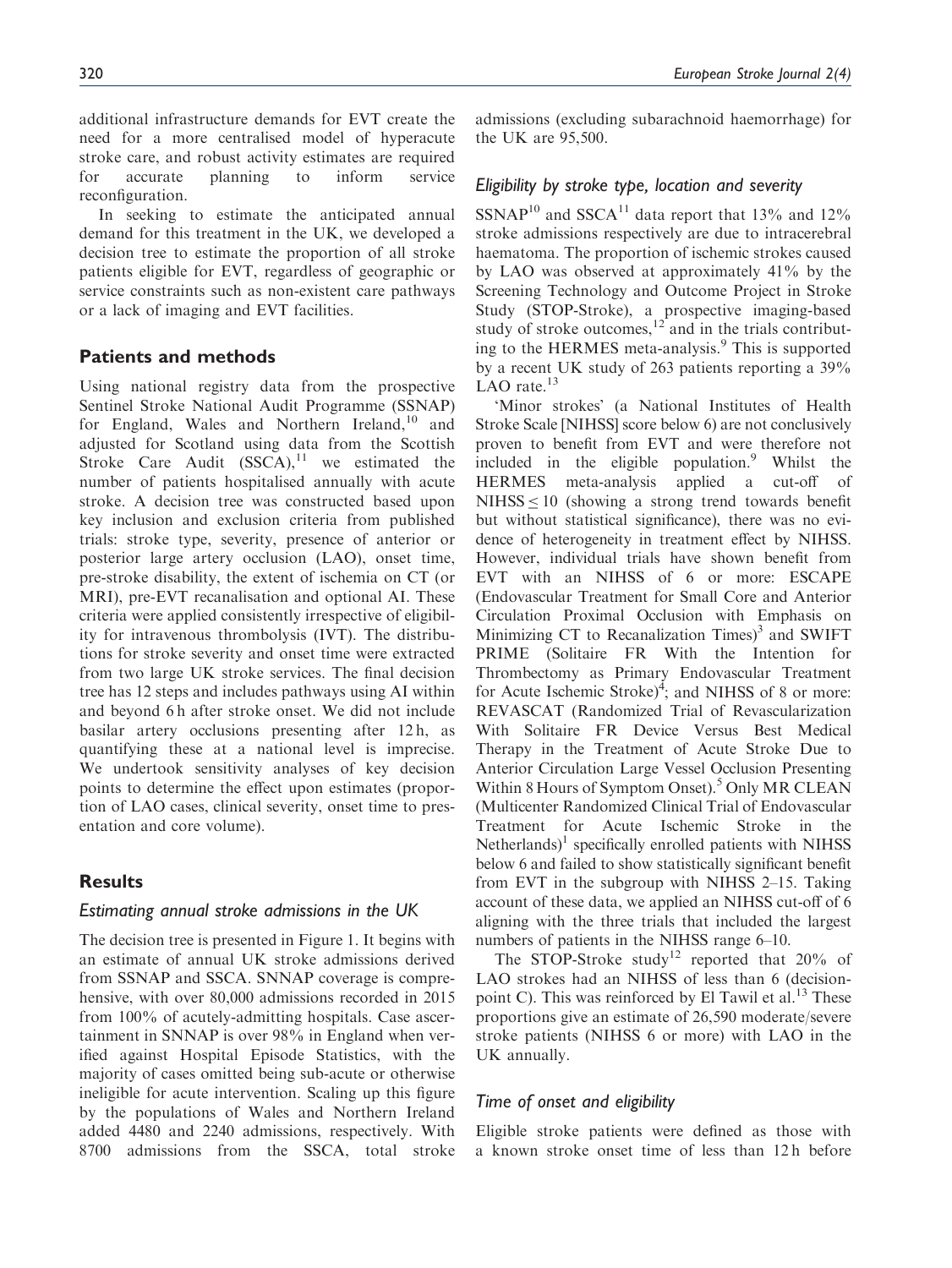



Figure 1. Eligible population ((a) Total UK population including those deemed to be geographically inaccessible. (b) Confirmed infarcts, excluding  $\sim$ 2% of patients whose status is unconfirmed. (c) Includes basilar artery occlusions eligible for treatment if presenting within 12 h. Others are assumed eligible unless they meet any subsequent exclusion. (d) 'Early presenters' – those presenting within 4 h.) Note: Patients within the large lower grey shaded box are all dealt with by AI (9400 + 10,130) those who are early presenters (10,130 on the left-hand side) can bypass that step.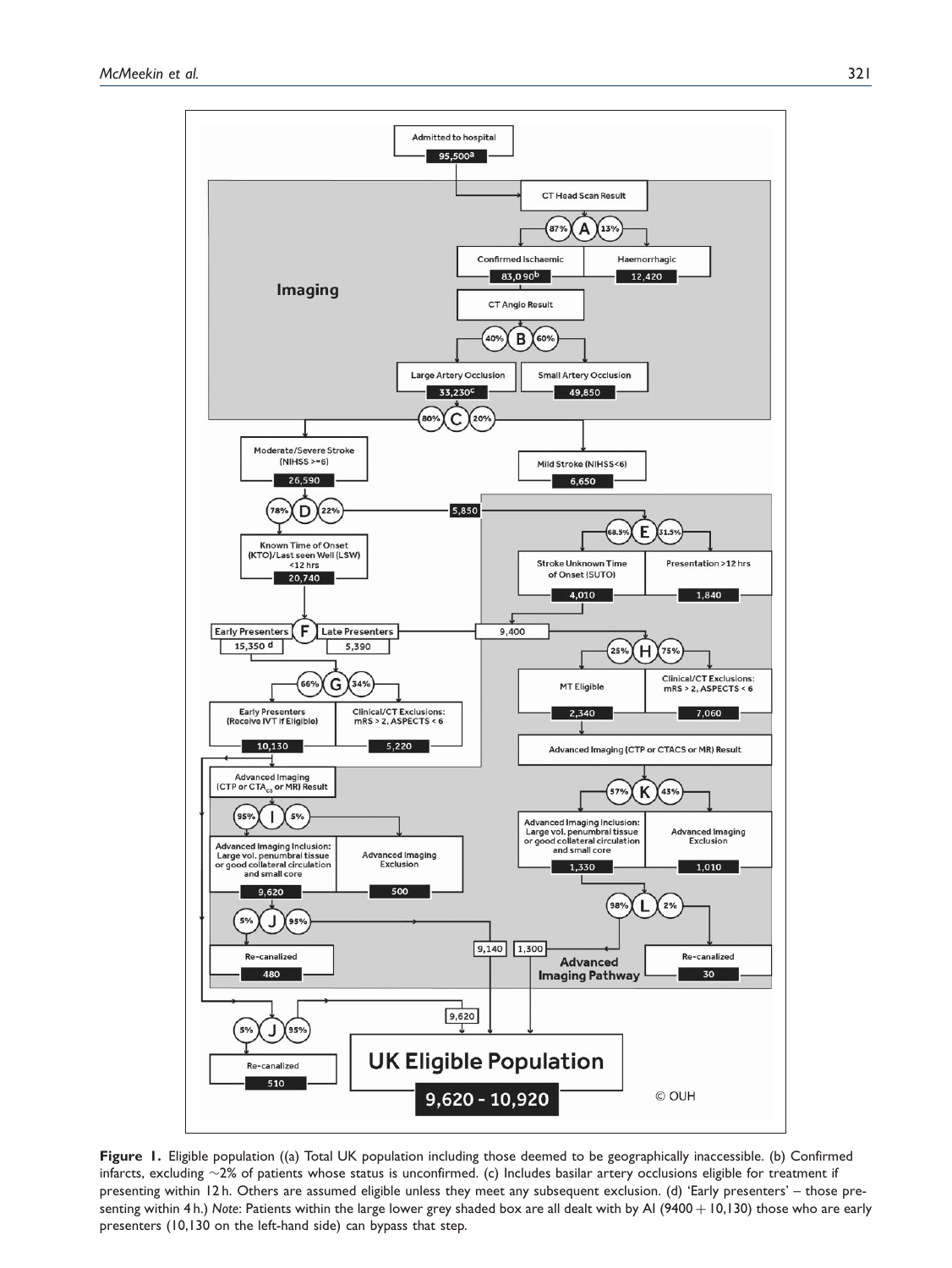presentation or were Stroke with Unknown Time of Onset (SUTO) with a Last Seen Well (LSW) time within 12 h. No recent published thrombectomy trial has included patients beyond this time period.

A distribution of presentation times was derived from  $SNNAP<sup>10</sup>$  but this was not reported by stroke severity. Stratification by severity was performed using service level SSNAP data for the calendar year 2015 from a single large UK acute stroke unit (Northumbria Healthcare NHS Foundation Trust: 900 admissions annually) and for three years from a second unit (Royal Devon and Exeter NHS Foundation Trust: 700 admissions annually), which showed that 78% of stroke patients with NIHSS of 6 or more presented within 12 h of onset. The SSNAP figure for all stroke cases presenting within 12 h was lower at 55% which is consistent with Northumbria and Devon and Exeter data if later presentation of milder cases is accounted for. For the remaining 22% of patients with NIHSS of 6 or more, SNNAP data enabled estimation of the relative proportions presenting with (a) SUTO but LSW within 12 hours  $(68.5\%)$  and (b) a known onset time greater than  $12 h$  (31.5%; Figure 1, decisionpoint E).

According to  $SSNAP^{10}$  data, 81% patients present with a known time of onset, of whom 60% are within 4 h and 21.1% between 4 and 12 h (with 18.9% after 12 h). Therefore, the split between those presenting within 4h and those between 4 and  $12h$  is  $74\%$  and 26%, respectively (Figure 1, decision-point F). After exclusions for onset time, stroke type, severity and location, the decision tree contains two cohorts of patients potentially eligible for EVT: 'early presenters'  $-$  i.e. those presenting within 4h (mostly eligible for IVT within 4.5 h) and 'late presenters' – those ineligible for IVT because either their stroke onset was 4– 12 h ago, or they were SUTO but LSW within 12 h. At this point in the decision tree, approximately 24,750 (25%) of stroke admissions are potentially eligible for EVT (9400 + 15,350). It was assumed that only 'early presenters' would be able to receive EVT treatment within 6h of onset.<sup>9</sup> Trial data indicate that from arrival at thrombectomy centre to arterial puncture it will take  $>60$  min on average to groin puncture and at least another 45 min for recanalisation to be achieved.<sup>14</sup> In addition, the majority of UK patients will require secondary transfer for EVT after initial local assessment. For late presenting patients (arrive beyond 4 h post onset), it was assumed that IVT would not be used. From this point in our decision tree, the two groups (Figure 1, decisionpoints G and H) are differentially influenced by application of AI.

# Clinical and radiological exclusions amongst the IVT eligible population

The largest group eligible for EVT were those early presenters i.e. 13,770 (14% of all stroke admissions). Further EVT exclusions associated with little prospect of successful reperfusion were a CT ASPECTS (Alberta Stroke Programme Early CT Score)<sup>15</sup> of less than 6 or visible infarction of more than one-third of the middle cerebral artery (MCA) territory, and a pre-stroke mRS of 3 or more. As only 1.6% of the HERMES patients had an mRS of 3 or more, this group are excluded as EVT benefit is unproven. The STOP-Stroke study<sup>12</sup> identified 8.7% of LAO stroke patients with a prestroke mRS of 3 or more, which is not dissimilar to reports from the study logs of trials included in HERMES.<sup>9</sup>

The HERMES meta-analysis reported that an ASPECTS of 0–5 did not demonstrate a statistically significant treatment benefit (odds ratio [OR] 1.24,  $(0.62-2.49)^9$  possibly because numbers in this category were small (9%). In contrast, clear benefit for EVT was demonstrated with a presentation ASPECTS score of 6–8 and 9–10. To estimate the differential impact on outcome of early radiological changes, we applied a post hoc analysis of the Interventional Management of Stroke (IMS)-3 trial CTA positive subgroup data,<sup>14</sup> which reported LAO on CTA in 40/282 participants (14%) with ASPECTS 0–4 and 88/282 (31%) with ASPECTS 5–7. We allocated these proportions equally to each ASPECTS score, yielding an estimated proportion of almost 25% for ASPECTS 0–5 in proven LAO. A pre-stroke mRS of 3 or more, and/or ASPECTS of 0–5 would, therefore, exclude approximately 34%. It was assumed that no overlap exists between these two criteria as we were unable to identify any reports of an association between pre-stroke disability and the severity of early ischemic changes assessed by ASPECTS or any other method. Therefore, amongst the early presenting IVT eligible population, we estimated that 10% of total stroke admissions were eligible for EVT, before any AI exclusions. This equates to 10,130 patients per year (Figure 1, decision-point G).

Various modes of AI (CT-CTP, CTA-CS combined with ASPECTS, or MRI) have been proposed for the exclusion of patients with a large core infarct. Data from the EXTEND-IA (Extending the Time for Thrombolysis in Emergency Neurological Deficits– Intra-Arterial)<sup>2</sup> trial and the Sistema Online d'Informació de l'Ictus Agut (SONIIA)<sup>16</sup> Registry suggest that AI excludes a further 5% of those early presenters with moderate/severe LAO stroke and prestroke mRS below 3 because they have a large volume core and small penumbra. If optional AIs were used in the early presenting group, the decision tree shows that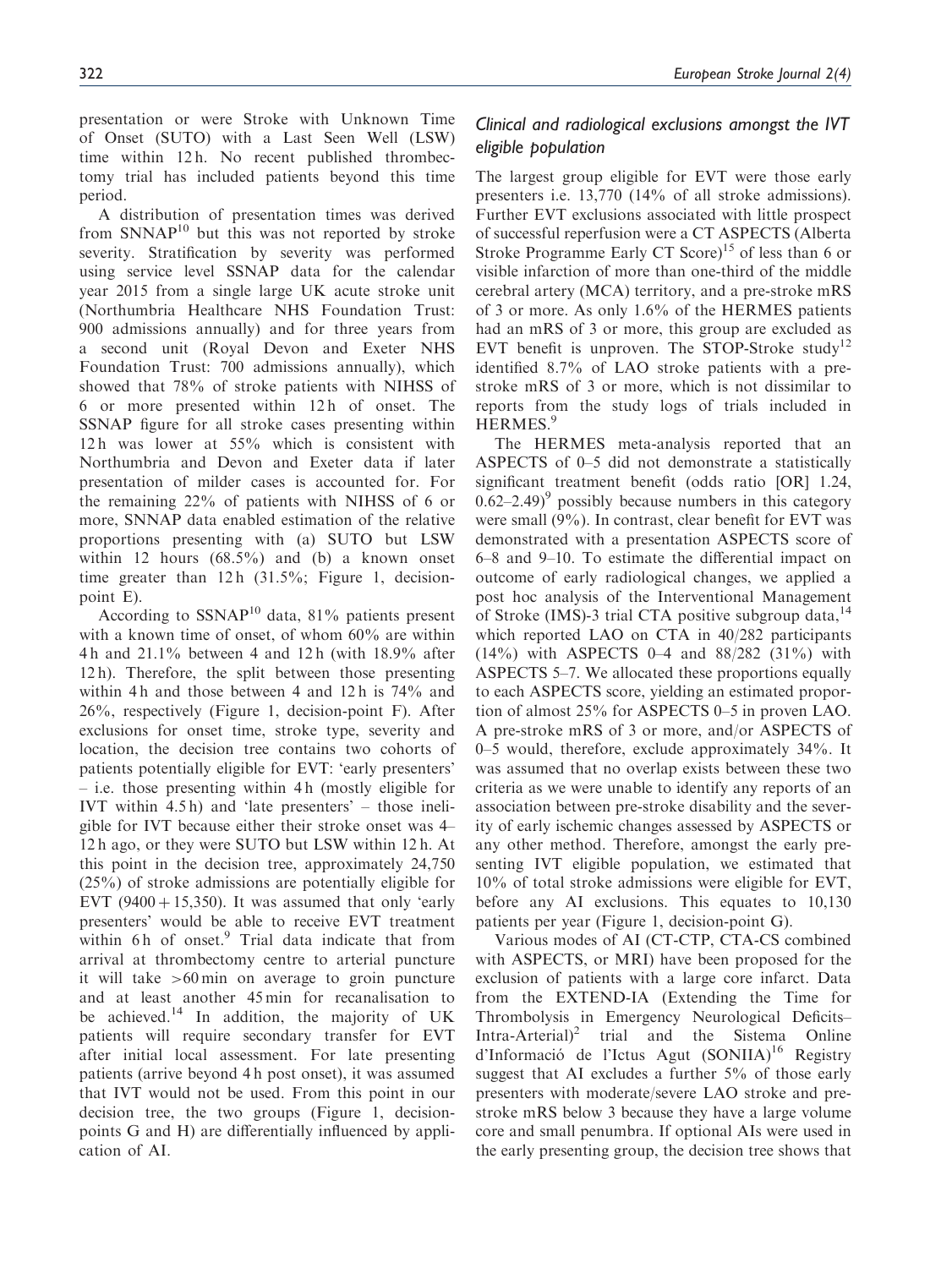a further 500 patients would be excluded, leaving an EVT eligible population of 9620 patients, before any recanalisation (Figure 1, decision-point I).

# Clinical and radiological exclusions amongst the late presenting/SUTO population ineligible for IVT

In the group presenting with SUTO but LSW within 12 h, or with a known onset time between 4 and 12 h, information about EVT eligibility is less robust and reliant upon variable AI protocols. Within our population of moderate-to-severe ischemic strokes with LAO, we estimate 5390 would have a known time of onset between 4h to 12h. We also estimated from SSNAP that a population of 4010 would be LSW within 12 h, giving a population of 9400 in whom AI might identify salvageable brain tissue, the majority of whom would also have a pre-stroke mRS below 3 (Figure 1, decisionpoint H).

To identify the proportion of this group excluded by imaging, data from  $SWIFT^{17}$  and IMS-3<sup>18</sup> trials were used. At baseline, 25% had an ASPECTS below 6. Furthermore, by comparing ASPECTS at baseline to follow-up (mostly at 24 h), 48% deteriorated from good to poor ASPECTS.<sup>16</sup> It is assumed that this deterioration represented core infarct extension occurring within 12 h. Therefore, in total 73% of 'late-presenting' patients are excluded by an ASPECTS below 6 on initial CT. Clinical mRS exclusions (as in the earlypresenting group) would exclude another  $8\%^{12}$  or 203 (of the remaining 2538 late-presenting patients with an ASPECTS score indicative of limited acute ischaemic damage), leaving a total of 2340 of 9400 eligible for AI (Figure 1, decision-point H). That is 75% of 9400 are excluded.

Data from the CTP group in MR CLEAN<sup>19</sup> indicate that 43% had a large core of greater than 70 mL (using the definition applied in  $EXTEND^2$  and SWIFT-PRIME<sup>4</sup> trials). Applying this proportion means that 1330 of the group remained definitely eligible for EVT (i.e. they had a smaller core and a larger volume of salvageable penumbral tissue; Figure 1, decision-point K).

#### Recanalisation prior to EVT

Our estimates identify 9620 or 10,920 patients eligible for EVT, depending upon whether AI is used to identify salvageable brain tissue in those early presenters. A small proportion of these patients will recanalise spontaneously or in response to IVT before EVT is performed. The HERMES trials indicate that this occurred in 5% of those receiving IVT. Spontaneous recanalisation among patients not receiving IVT is estimated at 2% based on expert consensus (PW, GF, MJ), and the finding from the PROACT-II trial (Prolyse in Acute Cerebral Thromboembolism II), $^{20}$  in which 2% of patients in the placebo arm had TIMI 3 (Thrombolysis in Myocardial Infarction rating scale [in which three represents complete recanalisation]); in this context, any recanalisation that is less than complete would not exclude EVT. Thus recanalisation prior to EVT excludes 510 patients (480 if the AI pathway followed) from the early presenting population presenting (Figure 1, decision-points J). Spontaneous recanaliation would exclude 30 patients from the late presenting/SUTO group (Figure 1, decision-point L).

#### Sensitivity analyses

Results of sensitivity analyses are shown in Table 1. For LAO, we identified retrospective study extremes between  $13\%^{21}$  and  $88\%^{22}$  which were regarded as unreliable for modelling. More robust data from a prospective cohort reported a lower LAO estimate of  $33\%$ ,<sup>23</sup> and the EXTEND-IA<sup>2</sup> screening log-identified LAO in 53% of IVT-eligible patients, so these data were used as the basis for a 30–50% range of LAO incidence. In the absence of other credible data sources, a pragmatic 10% range was also used for exclusion by onset time, ASPECTS, mRS and the proportion excluded due to a large core. The LAO proportion and the numbers of patients presenting with a known onset time within 12 h, had the greatest impact on the estimates of eligibility.

Table 1. Univariate sensitivity analyses.

| Decision point                                            | Value (%)                                                                                | Eligible population |
|-----------------------------------------------------------|------------------------------------------------------------------------------------------|---------------------|
| Proportion of LAO strokes                                 |                                                                                          |                     |
| High value                                                | 50                                                                                       | 12,030-13,670       |
| Low value                                                 | 30                                                                                       | 7220-8200           |
| presenting early                                          | Proportion of moderate/severe strokes                                                    |                     |
| High value                                                | 88                                                                                       | $10,860 - 12,100$   |
| Low value                                                 | 68                                                                                       | 8390-9860           |
| High value                                                | Proportion of late-presenting patients excluded<br>by ASPECTS and mRS of 3 or more<br>65 | 9620-11.460         |
| Low value                                                 | 85                                                                                       | 9620-10,410         |
| Proportion of late-presenting patients<br>with large core |                                                                                          |                     |
| High value                                                | 33                                                                                       | 9620-11,170         |
| Low value                                                 | 53                                                                                       | 9620-10.710         |
|                                                           |                                                                                          |                     |

ASPECTS: Alberta Stroke Programme Early CT Score; LAO: large artery occlusion; mRS: modified Rankin Scale.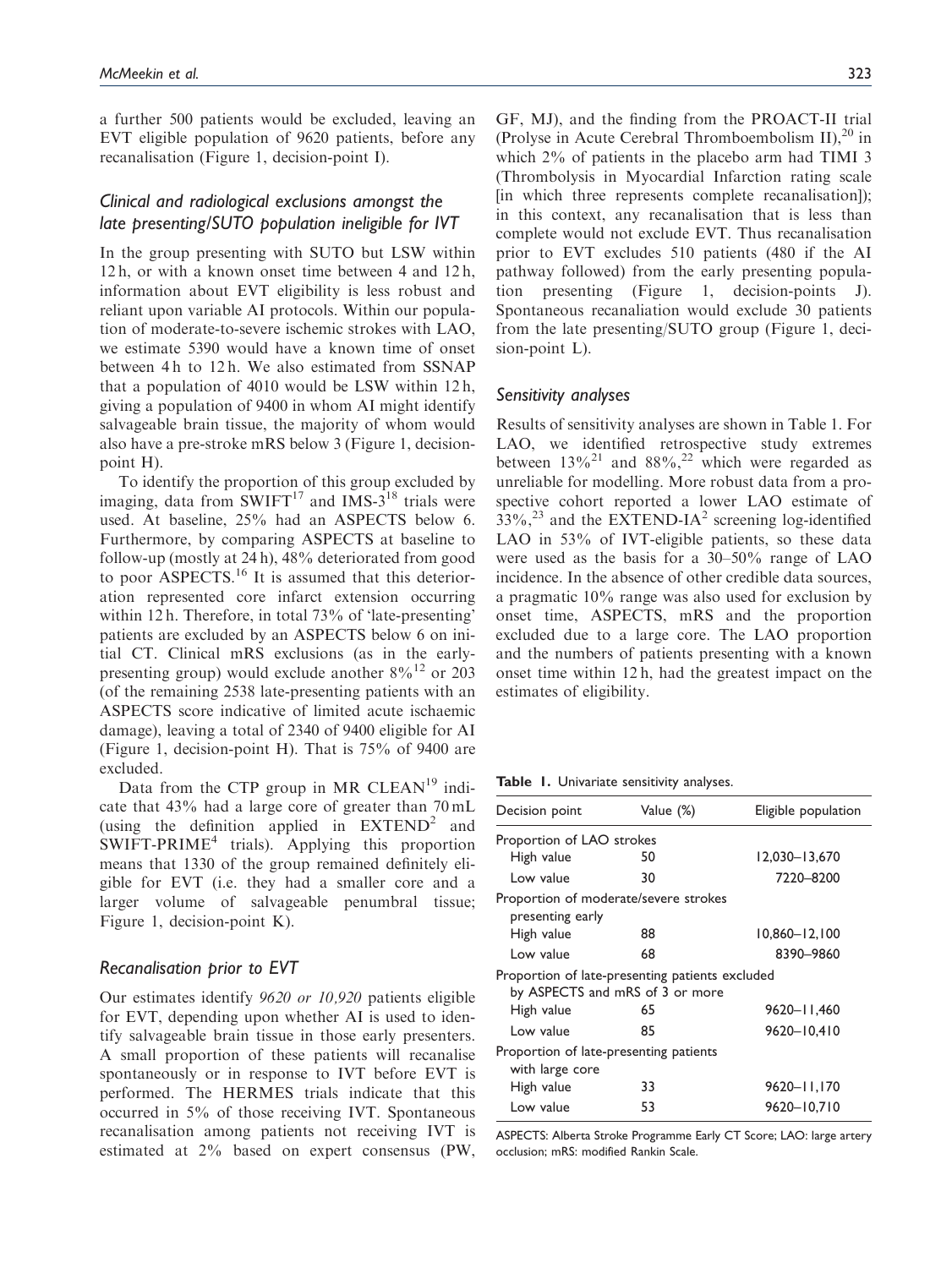## **Discussion**

Based on the available evidence from intervention trials and prospective registries in EVT, we estimate 9140– 10,920 patients in the UK with acute ischemic stroke are eligible for EVT annually i.e. approximately 10% of strokes admitted to hospital. This is consistent with other reports. Chia et al.<sup>22</sup> estimated a range of  $7-13\%$ for EVT eligibility presenting to two of three Australian hyper-acute stroke sites serving a population of approximately 150,000. The lower bound of our estimate is defined by restricting EVT only to those early presenters (9620/year). The upper bound is defined by the inclusion of all early-presenting patients without the use of AI (9620/year) to which are added those late-presenting patients with a favourable imaging profile (1310/year). AI would exclude around 5% (500/10,130) of early-presenting and otherwise eligible patients from EVT but would include around 56% (1310/2350) of late-presenting (IVT-ineligible) patients as eligible for EVT. Thus, although the overall requirement (eligibility) for EVT is relatively unchanged by AI, its use would affect EVT treatment decisions in approximately 15% (1810/ 12,470) of otherwise eligible patients.

Where possible our decision points are based upon the large prospective SSNAP registry, which covers the UK excluding Scotland. Case ascertainment by SSNAP in England (population 55 million) exceeds 98%. SSNAP or randamised controlled trials (RCTs) data provide the main evidence criterion for 9 of the 12 decision points. The main uncertainties are in the smaller group of late-presenting patients with LAO and NIHSS greater than 6, for whom limited high-quality data are available around eligibility for EVT (decision-point H) since this population was the least represented in the trials. However, this group is small and sensitivity analyses show that changing assumptions have little impact upon model outcomes.

The proportion of patients considered appropriate for EVT is dependent upon the frequency of LAO, but previous reports vary. Amongst the recent thrombectomy trials which reported screening and eligibility data, the rate of LAO was  $53\%$  in EXTEND-IA<sup>2</sup> and 48% in SWIFT PRIME.<sup>4</sup> Rai et al.<sup>21</sup> estimated the incidence of LAO from a retrospective sample of nearly 3000 patients referred to a tertiary-level academic hospital in West Virginia, over 90% of whom had CTA, with LAO demonstrated in only 12%. However, complete case ascertainment is uncertain as many patients were secondary transfers, and over 70% of LAO were M1 occlusions. Smith et al.<sup>12</sup> identified, after expert review, an LAO rate of 46% in patients with confirmed stroke referred to two large academic US centres, using a broader definition which included the anterior and posterior cerebral arteries, and second-order branches (so M2). A recent prospective study in the UK identified an LAO rate of  $39\%$ .<sup>13</sup> Our rate of LAO at  $40\%$  may be a small overestimate, but we consider this to be based on the most reliable information available.

The selection of patients by AI based upon current best evidence had relatively little effect on the overall numbers eligible for treatment but altered the eligibility decision in 15% of cases. The impression that a relatively small proportion of early-presenting patients with LAO on CTA would be subsequently ruled out by AI  $(5\%$  in our model) is corroborated by EXTEND-IA<sup>2</sup> trial. The results from the DAWN trial (NCT02142283) will be valuable for clarifying the proportion of patients with an unknown symptom onset time who should be offered EVT according to AI.

With no formally commissioned services, the UK is starting from a low baseline; in 2017, NHS England anticipates funding treatment of 1000 patients in the first year of formal commissioning. The midpoint of our estimate for a UK population suitable for EVT (10.8% of all stroke admissions) combined with the absolute benefits estimated in a recent individual patient data meta-analysis<sup>24</sup> suggest that EVT with national coverage could achieve an additional 2420 patients with independent functional outcomes, or as many as 4280 patients (4% all stroke admissions) with a reduced level of disability compared to IVT alone. Implicit in this estimates is the assumption that outcomes for posterior circulation EVT (which are included in our estimates of eligible population) are the same as those for anterior circulation EVT. There is an absence of evidence about posterior circulation EVT, but in light of outcomes for basilar artery occlusions treated with IVT, we judge this assumption reasonable at this time. Based on a range of estimates, the mean monthly cost to the UK National Health Service and social care providers of caring for people who lose their independence because of stroke (an mRS of 3, 4 or 5) was estimated at £790 (US\$1,300/ $\in$ 980 at 2014 exchange rates) at  $2013-2014$  prices.<sup>25</sup> Assuming 2420 people would maintain independence because of EVT, the savings (before costs for EVT are included) over 12 months post-stroke are greater than £22 million (US \$36 million/E27 million at 2014 exchange rates). A cost-effectiveness analysis from the  $US^{26}$  reported that EVT is a highly cost-effective intervention in the prevention of stroke-related disability with an incremental cost-effectiveness ratio of \$3,000 per quality-adjusted life year (QALY). A more recent study projected that EVT dominated thrombolysis alone when future savings from reduced social care need were included, and despite the higher costs of providing EVT, there was a saving of £30,000 over a patient's lifetime to health and social care providers and before the consequences of lost productivity in the working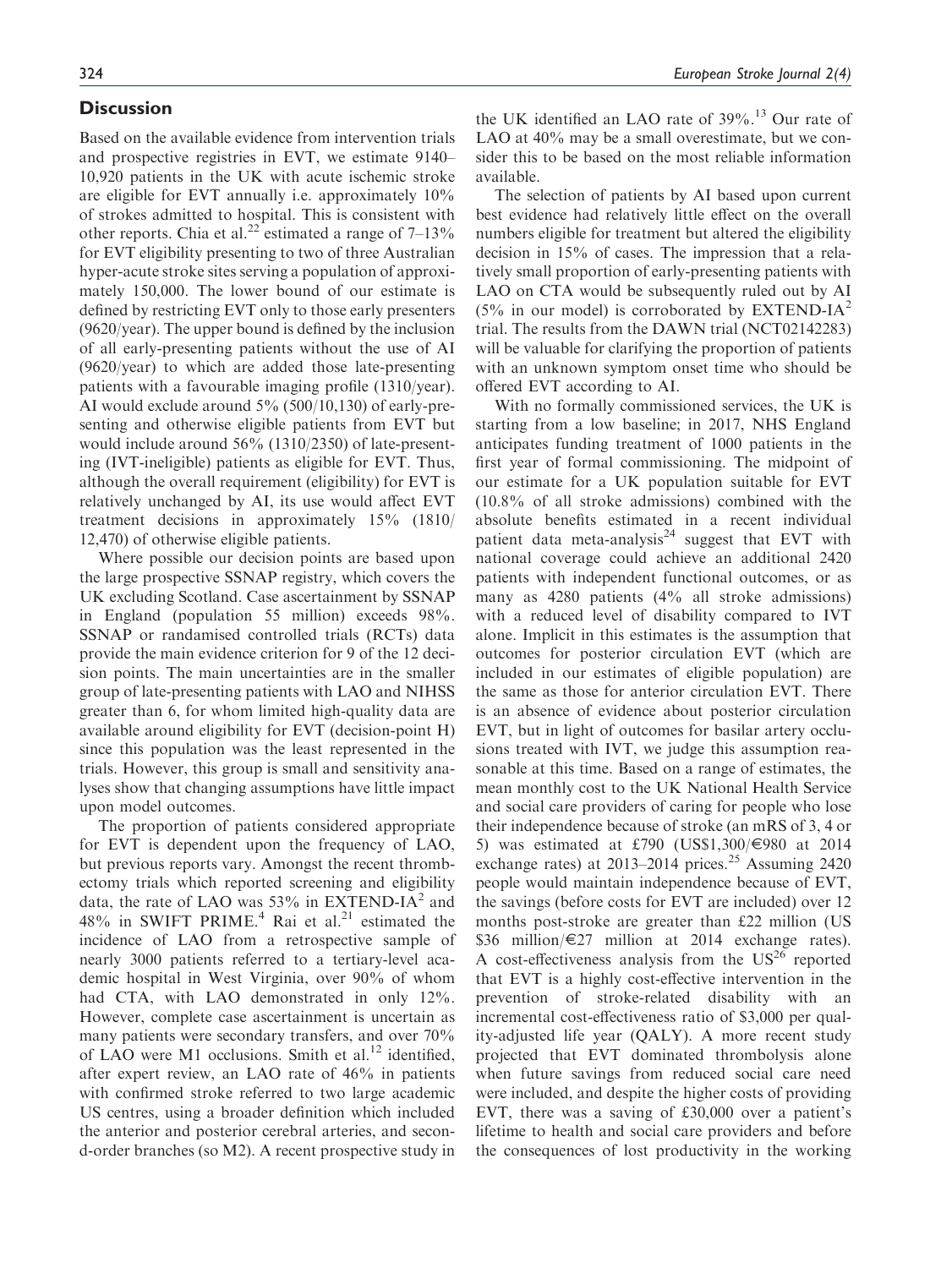age stroke population were accounted for. $27$  This equates each year in the UK, to a net realisable saving of £73 million each year over patient's lifetimes.

# **Conclusion**

Between 9620 and 10,920 stroke patients per year in the UK could be eligible for EVT based on current level-1 evidence, which approximates to 10% of stroke admissions. Given the magnitude of the potential clinical and wider economic benefits from EVT, it should now be a key priority to address the substantial infrastructure and workforce obstacles impeding rapid and widespread implementation.

#### Declaration of Conflicting Interests

The author(s) declared the following potential conflicts of interest with respect to the research, authorship, and/or publication of this article: PW is co-PI for two randomised trials (PISTE and STABILISE) investigating different aspects of thrombectomy in acute stroke. Start-up phase of PISTE was mainly funded by Stroke Association but was also part funded by unrestricted institutional educational grants from Covidien and Codman who both manufacture devices used for stroke thrombectomy. STABILISE is part funded by Microvention. PW has also undertaken educational consultancy work within last three years for Codman and Microvention who both manufacture devices used for stroke thrombectomy. GAFs institution has received an educational grant from Medtronic to model thrombectomy need, and honoraria from Pulse Therapeutics for medical advisory work. GAF has received personal remuneration from Medtronic, AstraZeneca, Boehringer Ingelheim, Lundbeck, Cervast, Daiichi Sankyo and Pfizer. MAJ has received personal fees and non-financial support from Boehringer Ingelheim, Bayer, Bristol-Myers-Squibb and Daiichi-Sankyo outside the submitted work.

## Funding

The author(s) disclosed receipt of the following financial support for the research, authorship, and/or publication of this article: This article presents independent research funded by the National Institute for Health Research (NIHR) under its Programme Grant for Applied Research Programme (RP-PG-1211-20012). MAJ is supported by the NIHR Collaboration for Leadership in Applied Health Research and Care for the South West Peninsula. GAF was supported by an NIHR Senior Investigator award. The views expressed are those of the author(s) and not necessarily those of the NHS, the NIHR or the English Department of Health. The work was supported by an unrestricted grant from Medtronic.

#### Ethical approval

Not applicable

#### Informed consent

Not applicable

#### **Guarantor**

Not applicable

#### Contributorship

GF, PW, MJ and PM researched literature and conceived the study. CP and DF were involved in analysis and interpretation. PM wrote the first draft of the manuscript and all authors reviewed and edited the manuscript and approved the final version of the manuscript.

## **References**

- 1. Berkhemer OA, Puck SS, Fransen PS, et al. A randomized trial of intraarterial treatment for acute ischemic stroke. N Engl J Med 2015; 372: 11–20.
- 2. Campbell BC, Mitchell PJ, Kleinig TJ, et al. Endovascular therapy for ischemic stroke with perfusion-imaging selection. N Engl J Med 2015; 372: 1009–1018.
- 3. Goyal M, Demchuk AM, Menon BK, et al. Randomized assessment of rapid endovascular treatment of ischemic stroke. N Engl J Med 2015; 372: 1019–1030.
- 4. Saver JL, Goyal M, Bonafe A, et al. Stent-retriever thrombectomy after intravenous t-PA vs t-PA alone in stroke. N Engl J Med 2015; 372: 2285–2295.
- 5. Jovin TG, Chamorro A, Cobo E, et al. Thrombectomy within 8 hours after symptom onset in ischemic stroke. N Engl J Med 2015; 372: 2296–2306.
- 6. Bracard S, Ducrocq X, Mas JL, et al. Mechanical thrombectomy after intravenous alteplase versus alteplase alone after stroke (THRACE): a randomised controlled trial. Lancet Neurol 2016; 15: 1138–1147.
- 7. Muir KW, Ford GA, Messow CM, et al. Endovascular therapy for acute ischemic stroke: the Pragmatic Ischaemic Stroke Thrombectomy Evaluation (PISTE) randomised, controlled trial. J Neurol Neurosurg Psychiatry 2017; 88: 33–44.
- 8. Mocco J, Zaidat OO, von Kummer R, et al. Aspiration thrombectomy after intravenous alteplase versus intravenous alteplase alone. Stroke 2016; 47: 2331–2338.
- 9. Goyal M, Menon BK, van Zwam WH, et al. Endovascular thrombectomy after large-vessel ischaemic stroke: a meta-analysis of individual patient data from five randomised trials. The Lancet 2016; 387: 1723–1731.
- 10. Royal College of Physicians. Sentinel Stroke National Audit Programme (SSNAP): Summary Report October/ December, [https://www.strokeaudit.org/results/Clinical](https://www.strokeaudit.org/results/Clinical-audit/National-Results.aspx)[audit/National-Results.aspx](https://www.strokeaudit.org/results/Clinical-audit/National-Results.aspx) (2015, accessed 23 October 2016).
- 11. NHS National Service Scotland. Scottish Stroke Improvement Programme 2016 Report, [http://www.stro](http://www.strokeaudit.scot.nhs.uk/Publications/docs/Scottish-Stroke-Improvement-Programme-report-2016.pdf?)[keaudit.scot.nhs.uk/Publications/docs/Scottish-Stroke-](http://www.strokeaudit.scot.nhs.uk/Publications/docs/Scottish-Stroke-Improvement-Programme-report-2016.pdf?)[Improvement-Programme-report-2016.pdf?](http://www.strokeaudit.scot.nhs.uk/Publications/docs/Scottish-Stroke-Improvement-Programme-report-2016.pdf?) (2016, accessed 23 October 2016).
- 12. Smith WS, Lev MH, English JD, et al. Significance of large vessel intracranial occlusion causing acute ischemic stroke and TIA. Stroke 2009; 40: 3834–3840.
- 13. El Tawil S, Cheripelli B, Huang X, et al. How many stroke patients might be eligible for mechanical thrombectomy? Eur Stroke J 2016; 1: 264–271.